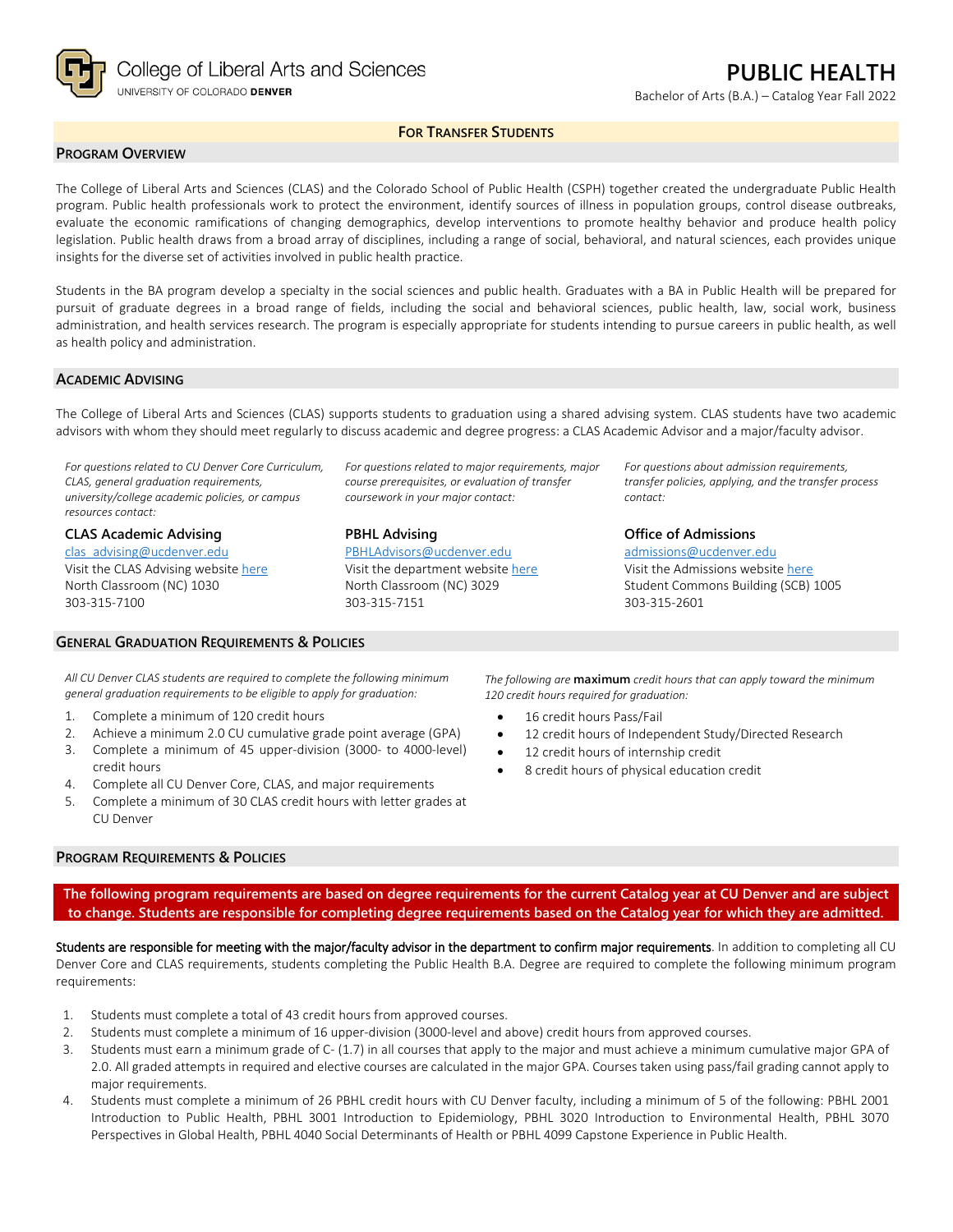Bachelor of Arts (B.A.) – Catalog Year Fall 2022

# **FOR TRANSFER STUDENTS**

# **COURSEWORK THAT CAN BE COMPLETED AT PREVIOUS INSTITUTION**

The following is a "bucket" of requirements students can complete prior to transferring to CU Denver, including equivalent Colorado Community College System (CCCS) courses. To determine the equivalencies of courses to be completed at non-CU Denver institutions, students can visit [www.transferology.com](http://www.transferology.com/)**.** It is critical students connect with a CU Denver academic advisor to ensure planned courses will transfer and apply to CU Denver degree requirements. All non-CU Denver coursework must be completed with a C- or better to be eligible for transfer.

Students interested in completing an Associate (A.A. or A.S.) Degree or a [Colorado Statewide Transfer Articulation Agreement or Degree with](https://highered.colorado.gov/transfer-degrees)  [Designation \(DWD\)](https://highered.colorado.gov/transfer-degrees) must work with their community/junior college academic advisor to create an academic plan that accounts for all degree or transfer articulation agreement requirements. Colorado Community College Students may also explore the option to complet[e Reverse Transfer](https://highered.colorado.gov/students/attending-college/colorado-reverse-transfer) at CU Denver.

| <b>CU Denver Requirements</b>                                                                                                                                                                                                                                                                                                                                                                | <b>CU Denver</b><br><b>Credits</b> | <b>CCCS Equivalent Courses &amp; Notes</b>                                                                                                                                                                                      |  |
|----------------------------------------------------------------------------------------------------------------------------------------------------------------------------------------------------------------------------------------------------------------------------------------------------------------------------------------------------------------------------------------------|------------------------------------|---------------------------------------------------------------------------------------------------------------------------------------------------------------------------------------------------------------------------------|--|
| <b>CU Denver Core Curriculum Requirements</b>                                                                                                                                                                                                                                                                                                                                                | $34 - 40$                          |                                                                                                                                                                                                                                 |  |
| ENGL 1020 - Core Composition I                                                                                                                                                                                                                                                                                                                                                               | 3                                  | <b>ENG 1021</b>                                                                                                                                                                                                                 |  |
| ENGL 2030 - Core Composition II                                                                                                                                                                                                                                                                                                                                                              | 3                                  | <b>ENG 1022</b>                                                                                                                                                                                                                 |  |
| Mathematics                                                                                                                                                                                                                                                                                                                                                                                  | $3 - 4$                            | MAT 1260 recommended or GT-MA1                                                                                                                                                                                                  |  |
| Arts                                                                                                                                                                                                                                                                                                                                                                                         | 3                                  | GT-AH                                                                                                                                                                                                                           |  |
| Humanities                                                                                                                                                                                                                                                                                                                                                                                   | 3                                  | GT-AH or GT-HI                                                                                                                                                                                                                  |  |
| <b>Behavioral Sciences</b>                                                                                                                                                                                                                                                                                                                                                                   | $3 - 4$                            | GT-SS                                                                                                                                                                                                                           |  |
| Social Sciences                                                                                                                                                                                                                                                                                                                                                                              | $3 - 4$                            | GT-SS or GT-HI <sup>*</sup>                                                                                                                                                                                                     |  |
| Natural/Physical Science with lab                                                                                                                                                                                                                                                                                                                                                            | $4 - 5$                            | ANT 1005 or BIO 1111 or GT-SC1                                                                                                                                                                                                  |  |
| Natural/Physical Science without lab or Math                                                                                                                                                                                                                                                                                                                                                 | $3 - 5$                            | GT-SC2 or GT-MA1 (except the course used for Core Math) or GT-SC1                                                                                                                                                               |  |
| <b>International Perspectives</b>                                                                                                                                                                                                                                                                                                                                                            | 3                                  | Additional GT-AH, HI, SS* (see note below)                                                                                                                                                                                      |  |
| Cultural Diversity                                                                                                                                                                                                                                                                                                                                                                           | 3                                  | To be completed at CU Denver. This requirement must be completed with an<br>upper-division course and CCCS courses will not apply.                                                                                              |  |
| <b>CLAS Graduation Requirements</b>                                                                                                                                                                                                                                                                                                                                                          | $15 - 29$                          |                                                                                                                                                                                                                                 |  |
| CLAS Communicative Skills                                                                                                                                                                                                                                                                                                                                                                    | 3                                  | COM 1150 or PHI 1013                                                                                                                                                                                                            |  |
|                                                                                                                                                                                                                                                                                                                                                                                              |                                    | e.g., SPA 1012 or ASL 1122                                                                                                                                                                                                      |  |
| CLAS Second Language                                                                                                                                                                                                                                                                                                                                                                         | $0 - 10$                           | Students have several options to fulfill this requirement. Please consult a CU                                                                                                                                                  |  |
|                                                                                                                                                                                                                                                                                                                                                                                              |                                    | Denver CLAS Academic Advisor.                                                                                                                                                                                                   |  |
| <b>CLAS Humanities</b>                                                                                                                                                                                                                                                                                                                                                                       | 3                                  | Any transferrable LIT, HIS, HUM, or PHI course                                                                                                                                                                                  |  |
| <b>CLAS Behavioral Sciences</b>                                                                                                                                                                                                                                                                                                                                                              | $3 - 4$                            | Any transferrable ANT, COM, or PSY course (except GT-SC courses)                                                                                                                                                                |  |
| <b>CLAS Social Sciences</b>                                                                                                                                                                                                                                                                                                                                                                  | $3 - 4$                            | Any transferrable ECO, ETH, GEO, POS, or SOC course (except GT-SC courses)                                                                                                                                                      |  |
|                                                                                                                                                                                                                                                                                                                                                                                              |                                    | BIO 1005 or BIO 1112 or GT-SC1                                                                                                                                                                                                  |  |
| CLAS Natural/Physical Science with lab                                                                                                                                                                                                                                                                                                                                                       | $3 - 5$                            | If students complete only one science course with a lab for the CU Denver Core                                                                                                                                                  |  |
|                                                                                                                                                                                                                                                                                                                                                                                              |                                    | Curriculum, this course must have an associated lab.                                                                                                                                                                            |  |
| <b>PBHL Major Courses</b>                                                                                                                                                                                                                                                                                                                                                                    | 8                                  |                                                                                                                                                                                                                                 |  |
| Complete two of the following Ancillary Courses:<br>BIOL 1550 Basic Biology: Ecology & Diversity of Life<br>BIOL 1560 Basic Biology: From Cells to Organisms<br>ANTH 1303 Introduction to Biological Anthropology<br>or<br>Complete all of the following:<br>BIOL 2010 & 2011 Organisms to Ecosystems (Gen<br>Bio) with lab and<br>BIOL 2020 & 2021 Molecules to Cells (Gen Bio)<br>with lab | 8                                  | ANT 1005 and BIO 1005 or<br>BIO 1111 and BIO 1112<br>Courses can fulfill CU Denver Core Natural/Physical Sciences with lab and CLAS<br>Natural/Physical Science with lab                                                        |  |
| Minimum Applicable Transfer Credit Hours<br>Recommended:                                                                                                                                                                                                                                                                                                                                     | 60                                 | Students completing less than 60 applicable transfer credit hours will have<br>additional credit hours to complete at CU Denver. Students needing general<br>elective credits should consult a CU Denver CLAS Academic Advisor. |  |

\*The applicability of Guaranteed Transfer (GT Pathways) courses to specific CU Denver Core Curriculum requirements requires completion of a block of five courses: two GT-AH courses; one GT-HI course; one GT-SS course; and one additional GT-AH, GT-HI, or GT-SS course.